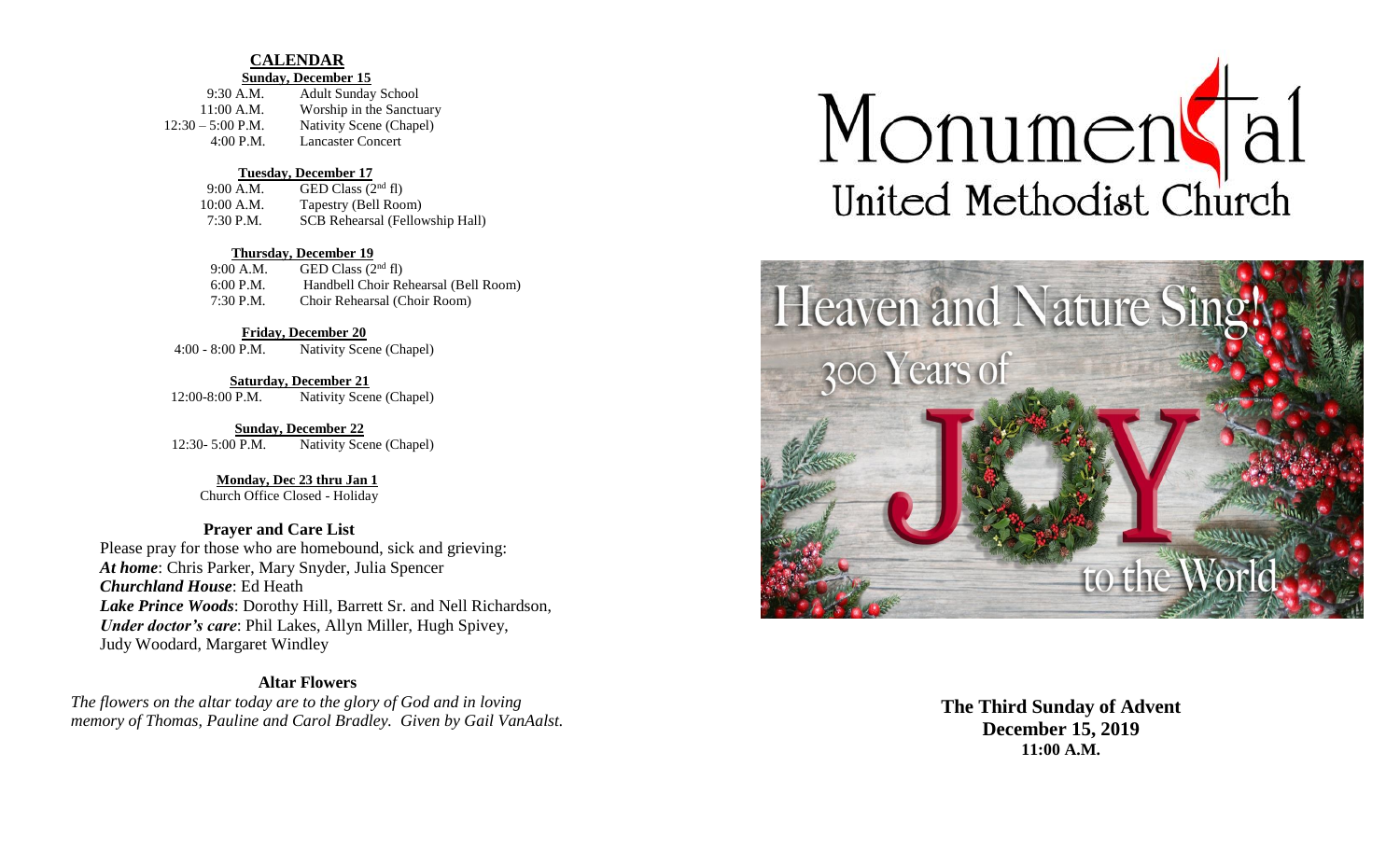## **ENTRANCE**

## WELCOME AND ANNOUNCEMENTS Joys and Concerns

PRELUDE *Joy is Come From God Above E. Pettman*

### ENTER INTO WORSHIP

*Pastor and Choir Call Us into Worship (all echo the leader)*

Sing a new song to the Lord Lift your hearts with gratitude Sing a new song to the Lord Lift your hearts with gratitude and Joy, Unabashed Joy

Your steadfast love and faithfulness Is ever present in our lives Your steadfast love and faithfulness Is ever present in our lives with Joy, Unabashed Joy

We sing, We sing Joy to the World Heaven and nature sing Joy to the World Heaven and nature sing With joy, Unabashed Joy

LIGHTING OF THE ADVENT CANDLE *Meet the Advent Wreath*

## OPENING PRAYER

*Advent 3:* Let us pray: Holy God, you provide the source of our joy. It runs deep and wide underneath all of life. When we are tempted to depend on others for happiness, draw us back to you, for you are the Light that shines for us always.

### **ANNOUNCEMENTS (continued)**

#### **Lancaster Memorial Concert**

Today, December 15, 4:00 p.m. Monumental and Court Street Baptist Church Choirs. Presenting excerpts from Handel's Messiah with professional soloists and instrumentalists.

### **Christmas Eve Worship**

Our Christmas Eve Candlelight service with Communion is December 24 at11 pm.

### **Poinsettias**

Donations are now being received for Christmas poinsettias to be placed in the Sanctuary for Sunday, December 22 and Christmas Eve Tuesday, December 24. All donations will be listed in Sunday December 22 bulletin. Donations are \$10 each. Please complete the form (insert) and mail it to the church office or put it in the offering plate on Sunday morning along with your check/cash made out to MUMC – memo:poinsettias.

#### **Church Office Holiday Hours**

The church office will be closed December 23 through January 1, 2020. *Happy Holidays!*

## **District Training Day**

Saturday, January 18, 2020, at New Creation UMC. The theme for this year's Training Day will be "Equipping YOU (and your church for ministry.) The workshops will focus on providing the necessary tools and practical next steps for ministry. The Rev. Rachel Billups, senior pastor at Ginghamsburg United Methodist in Tipp City, Ohio will be our keynote speaker!

## **Offering envelopes**

Please pick up your offering envelopes for 2020 in the hallway outside the church office.

### **Joining Monumental**

If you are interested in becoming a member at Monumental, or if you have questions about church membership, please contact Pastor Celeste.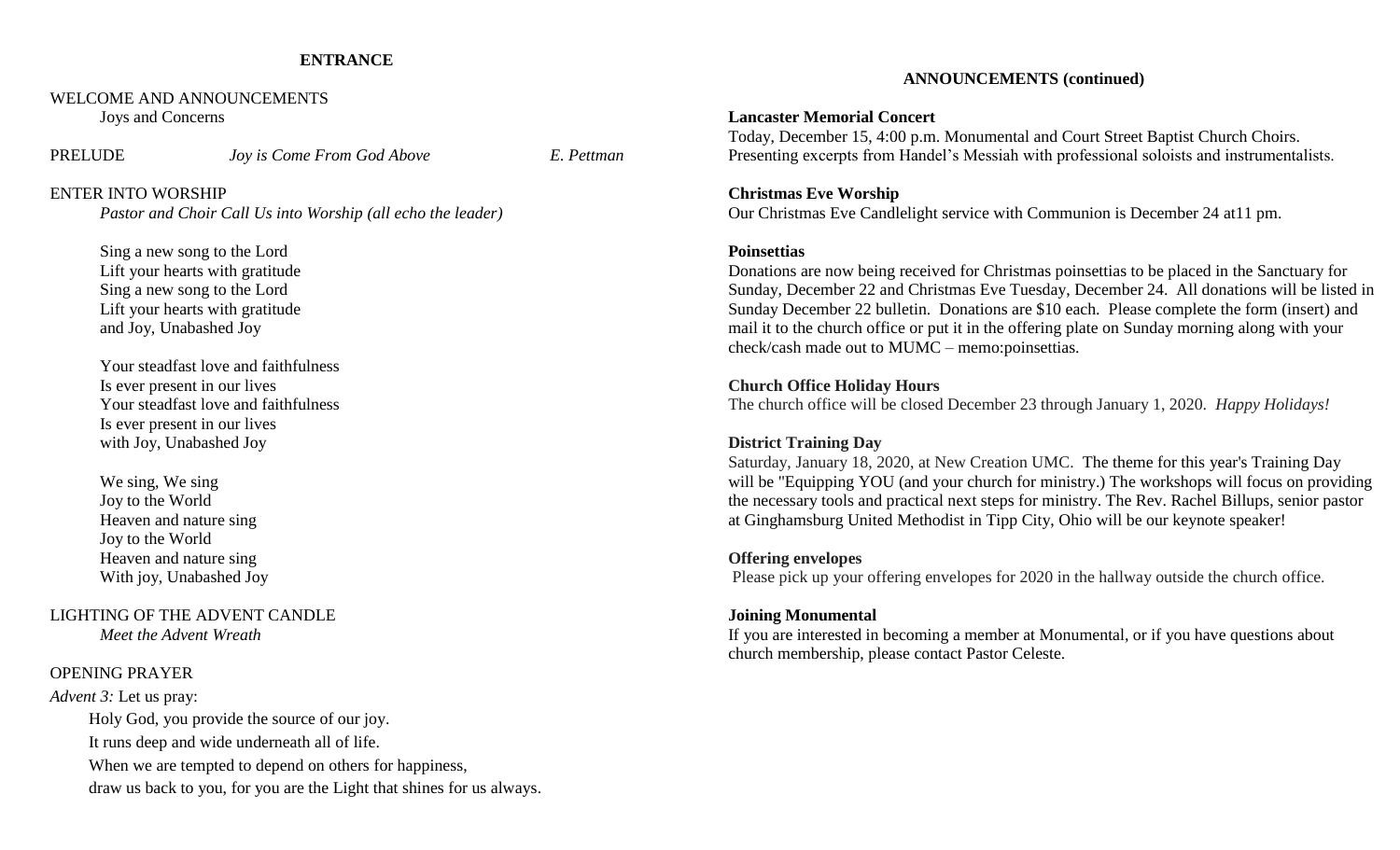

# **MISSIONS**

# **Wesley Center Collection**

Each week we collect food donations for the food pantry at The Wesley Community Center. Below is a list of needed items.

December 15 – Any Christmas dinner item

22 – Peaches, pears, apple sauce

 $29 - \text{Mac}$  & cheese

# **Second Mile Mission Giving**

The 3<sup>rd</sup> and 4<sup>th</sup> Quarter Second Mile Giving will go to local missions. Monumental is faithful in supporting the Wesley Community Center, PARC and Portsmouth Volunteers for the Homeless (PVH). Please give generously.

# **Angel Tree**

We are partnering with Prison Fellowship Ministries' ANGEL TREE program again. You can participate by helping deliver packages during the week of December 15. Call Connie McCook (724-6441) with questions or to help deliver gifts.

# **ANNOUNCEMENTS**

# **Love Gift**

The Staff Parish Relations Committee would like to encourage Monumental members to consider making a Love Gift as a "Thank you" for the Monumental Staff members for the fine work during the past year. Our Staff had endured difficult months with the renovation process and the SPRC hopes a Love Gift will be considered to show our staff how much their work is appreciated. Donations can be sent to the church and designated as "Love Gift".

Help us to shine that light from within us through our own Unabashed Joy **Let us make your blessings known in our hearts this day. Let us make your blessings known in our church this day. Let us make your blessings known in the world this day… in the name of Joy. Amen.**

[sung] **We sing, We sing Joy to the World Heaven and nature sing Joy to the World Heaven and nature sing with joy, Unabashed joy**

# PASSING OF THE PEACE

| *HYMN                                            | Hail to the Lord's Anointed                     | HYMNAL #203               |  |  |
|--------------------------------------------------|-------------------------------------------------|---------------------------|--|--|
| <b>SCRIPTURE READING</b>                         | Isaiah 35:1-10; Luke 1:46b-55                   | Pew Bible Pgs. 1111, 1589 |  |  |
| HYMN                                             | Lo, How a Rose E'er Blooming<br>$vs. 1$ and $2$ | HYMNAL#216                |  |  |
| OFFERTORY                                        | The Echo Carol: How Great Our Joy               | arr. J. Mansfield         |  |  |
| DOXOLOGY                                         |                                                 | HYMNAL<br>#95             |  |  |
| <b>Praise God, from whom all blessings flow;</b> |                                                 |                           |  |  |

*praise him, all creatures here below praise him above, ye heavenly host; praise Father, Son, and Holy Ghost.*

# OFFERTORY PRAYER